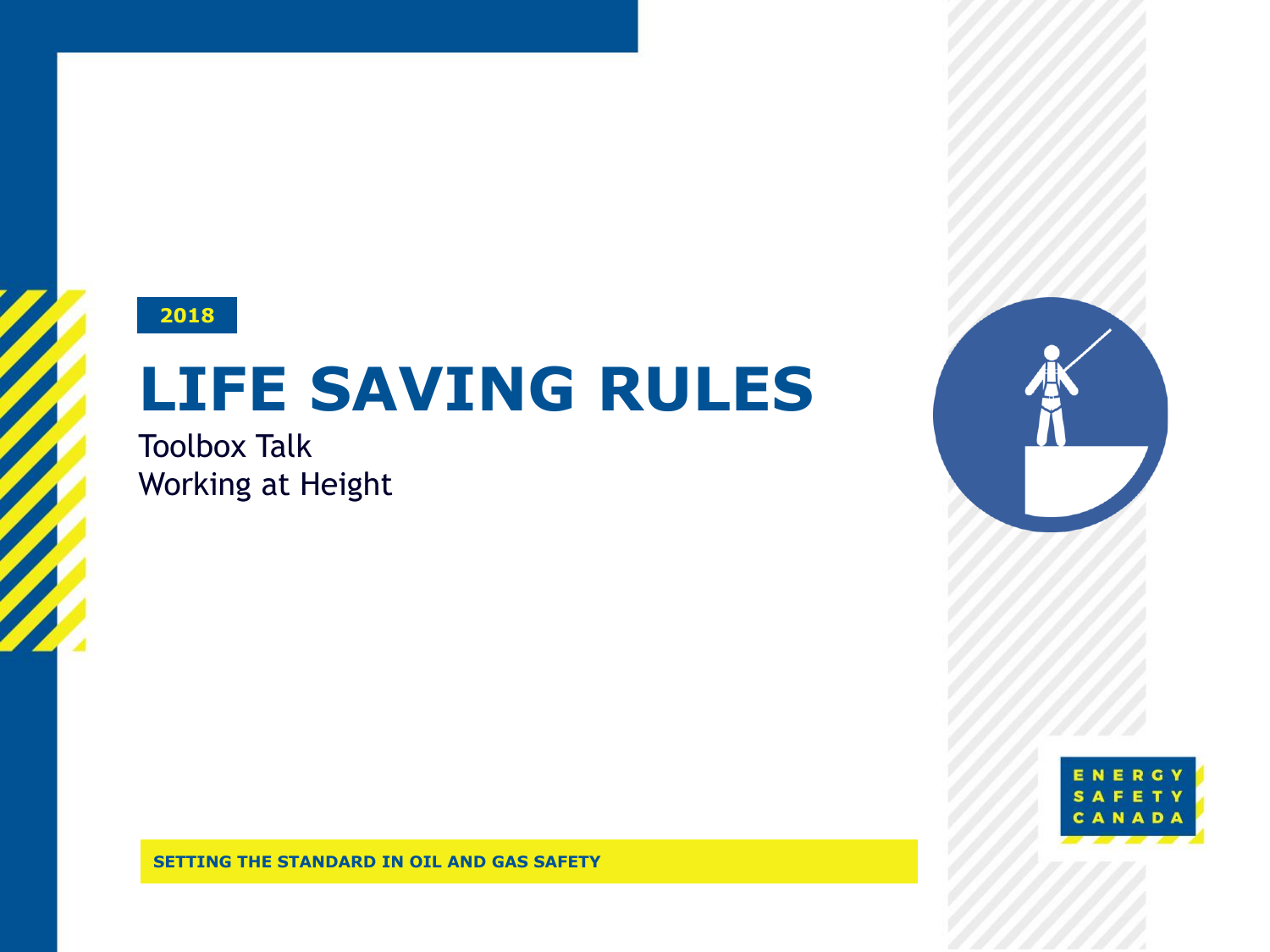#### **OUTLINE**

- 10 Life Saving Rules
- Description of Working at Height Rule
- Additional Guidance
- Roles & Responsibilities
- Example Violations
- Related Life Saving Rules
- Summary



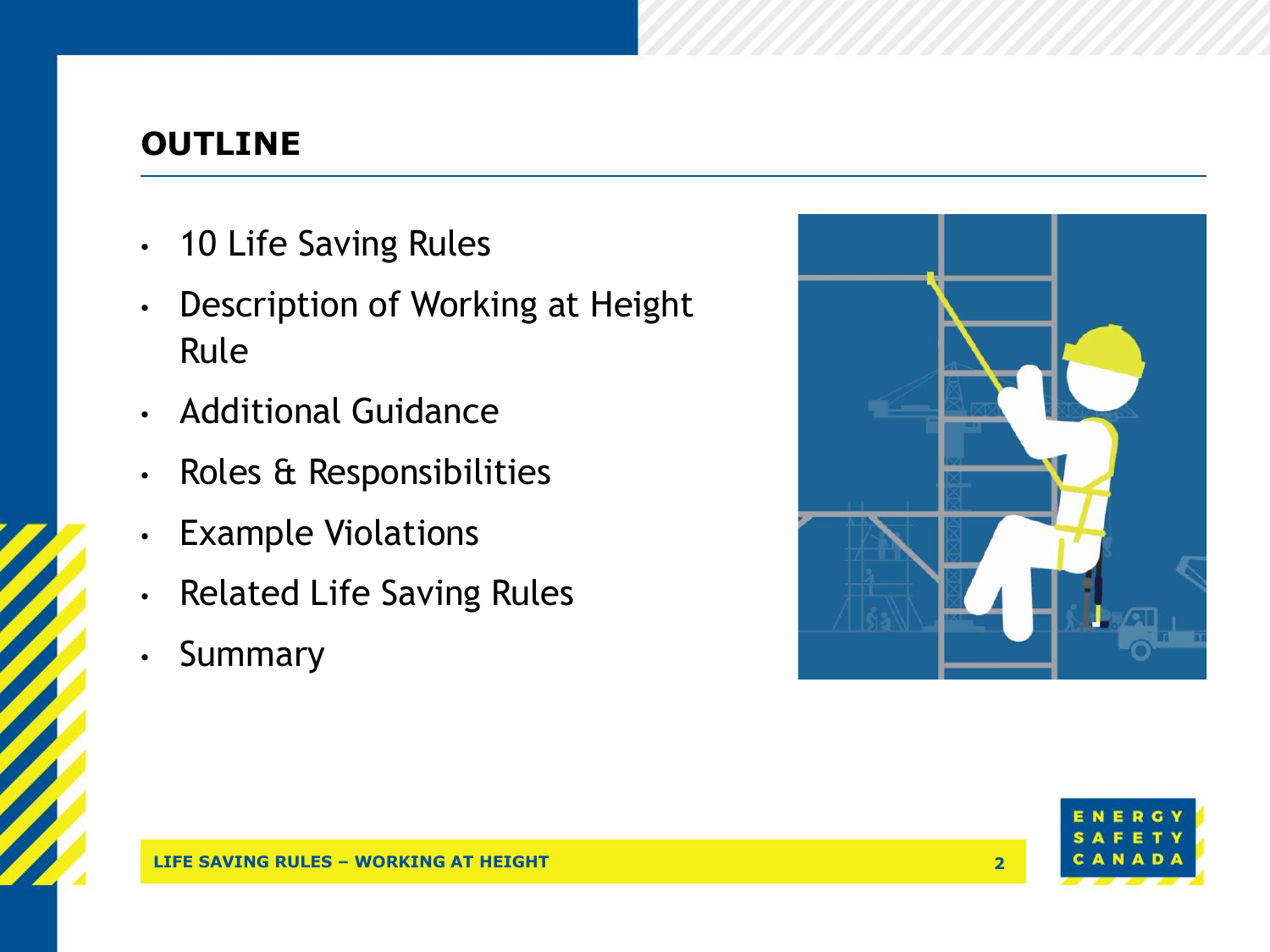#### **ENERGY SAFETY CANADA'S 10 LIFE SAVING RULES**

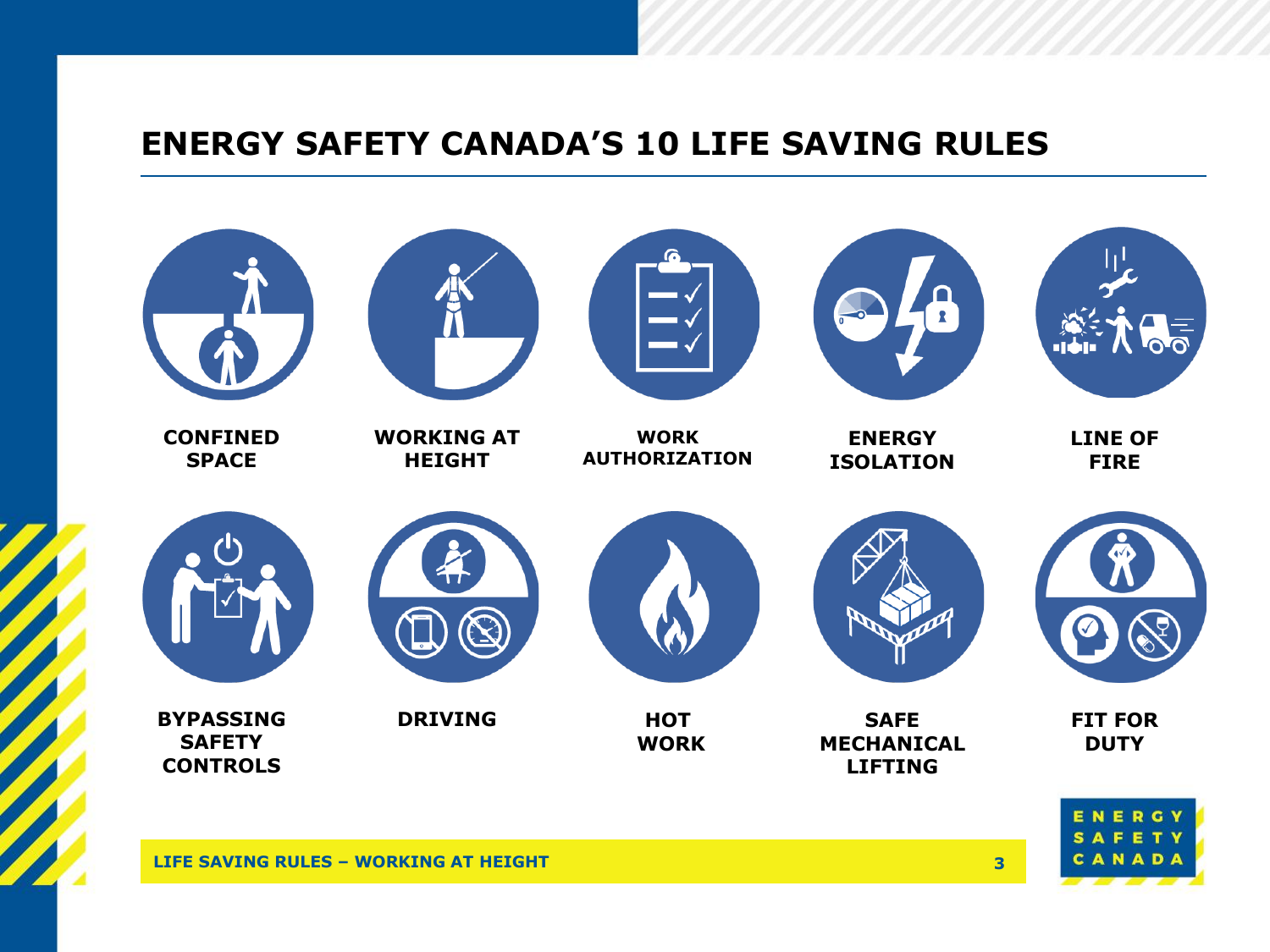### **WORKING AT HEIGHT LIFE SAVING RULE**

- Protect yourself against a fall when working at height
	- I inspect my fall protection equipment before use



- I secure tools and work materials to prevent dropped objects
- I tie off 100% to approved anchor points while outside a protected area

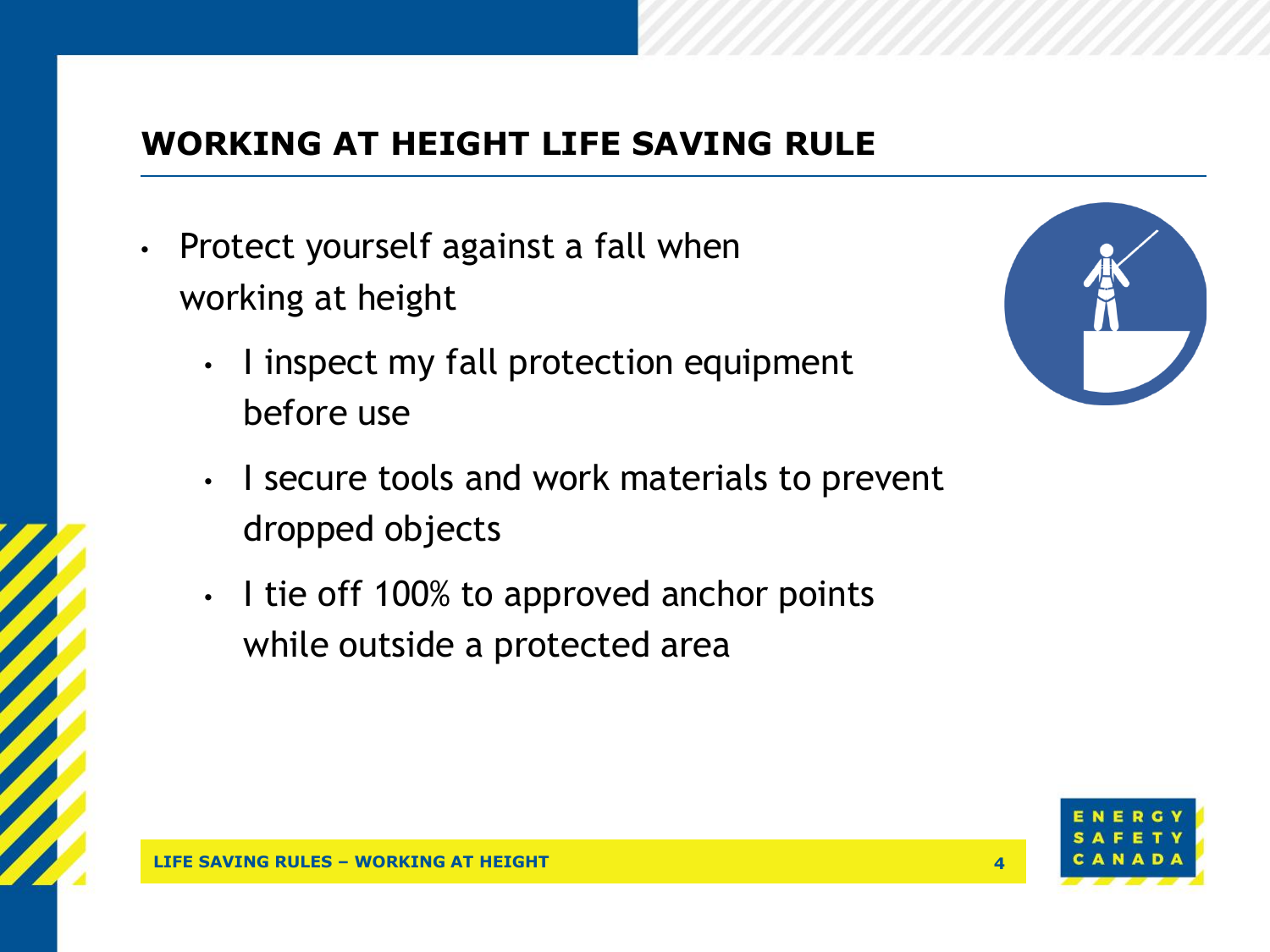#### **ADDITIONAL GUIDANCE**

- What is a "protected area"?
	- Protected areas may include stairs with handrails, man lifts and approved scaffolds
- What is an "approved anchor point"?
	- Approved anchor points are those that are capable of safely withstanding the potential impact forces applied and meet or exceed any other applicable regulatory requirements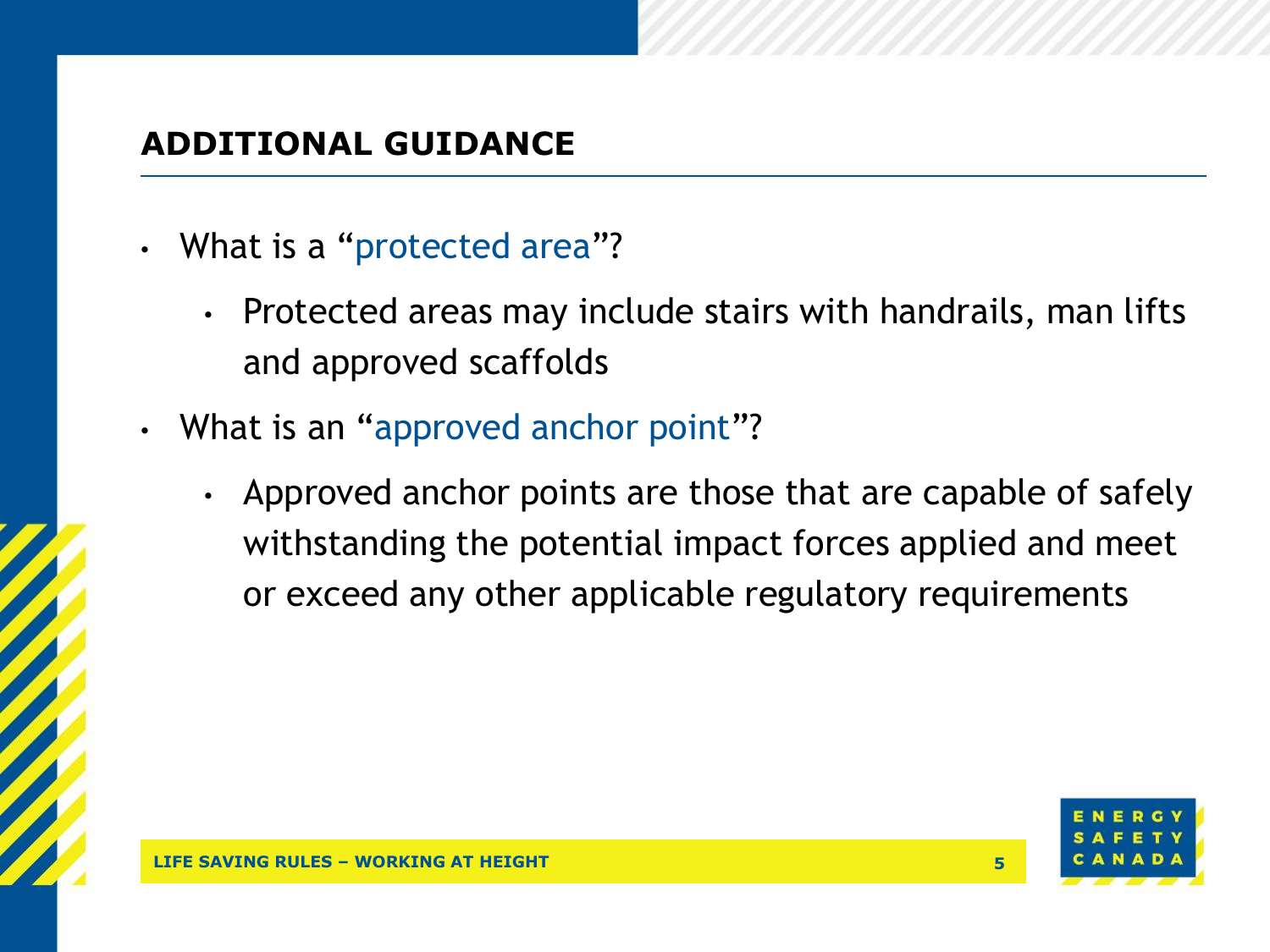#### **AS A SUPERVISOR**

- I ensure a fall protection plan is in place that identifies fall protection equipment including fall restraint, fall arrest, approved anchor points and a rescue plan
- I ensure workers are competent to use fall protection equipment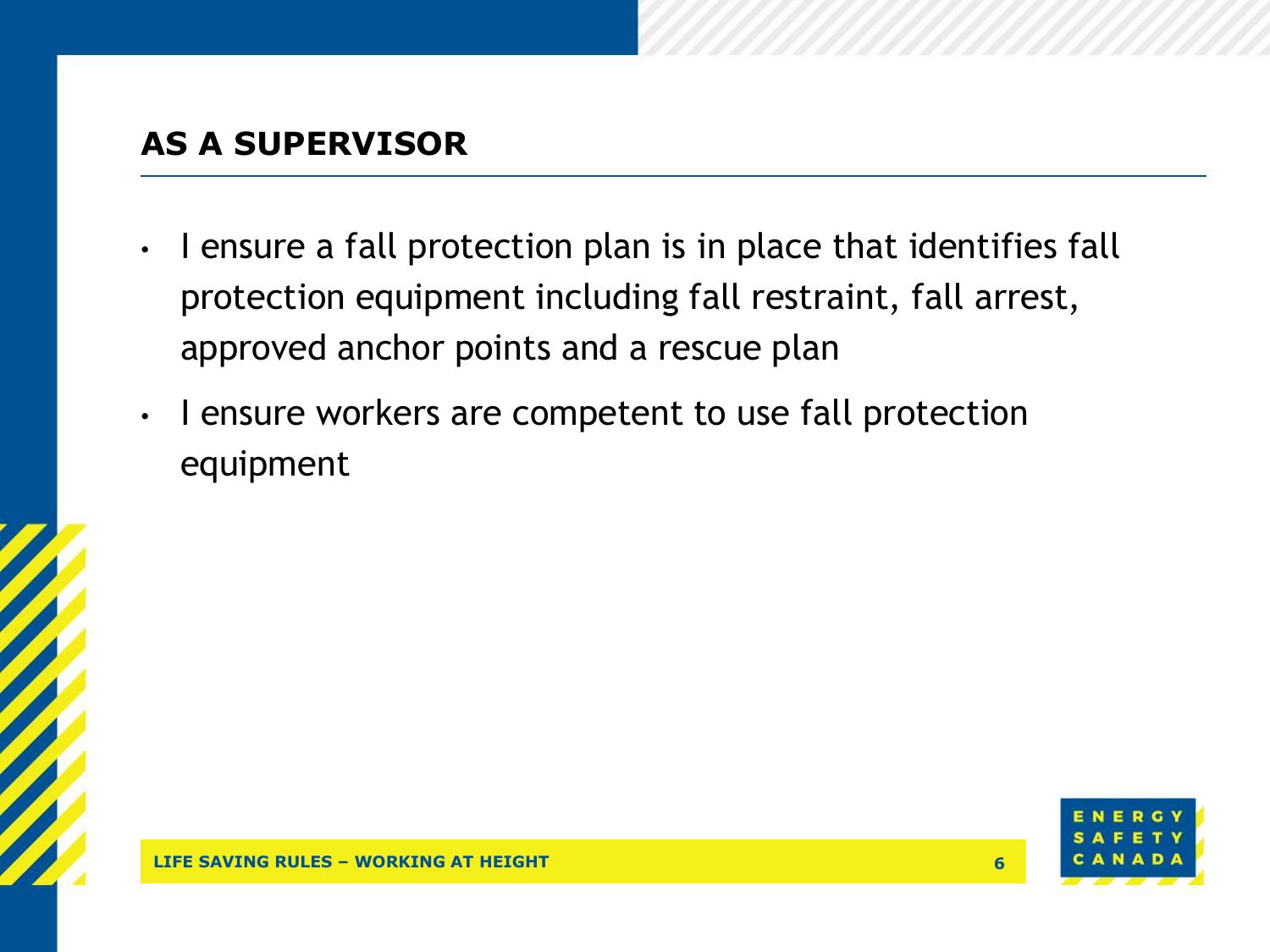### **AS A WORKER**

- I have the required training and knowledge to safely perform work
- I ensure that safe guards, barriers or safety nets are in place
- I ensure that anchor points and fall protection equipment are inspected and in good condition prior to use
- I use only approved anchor points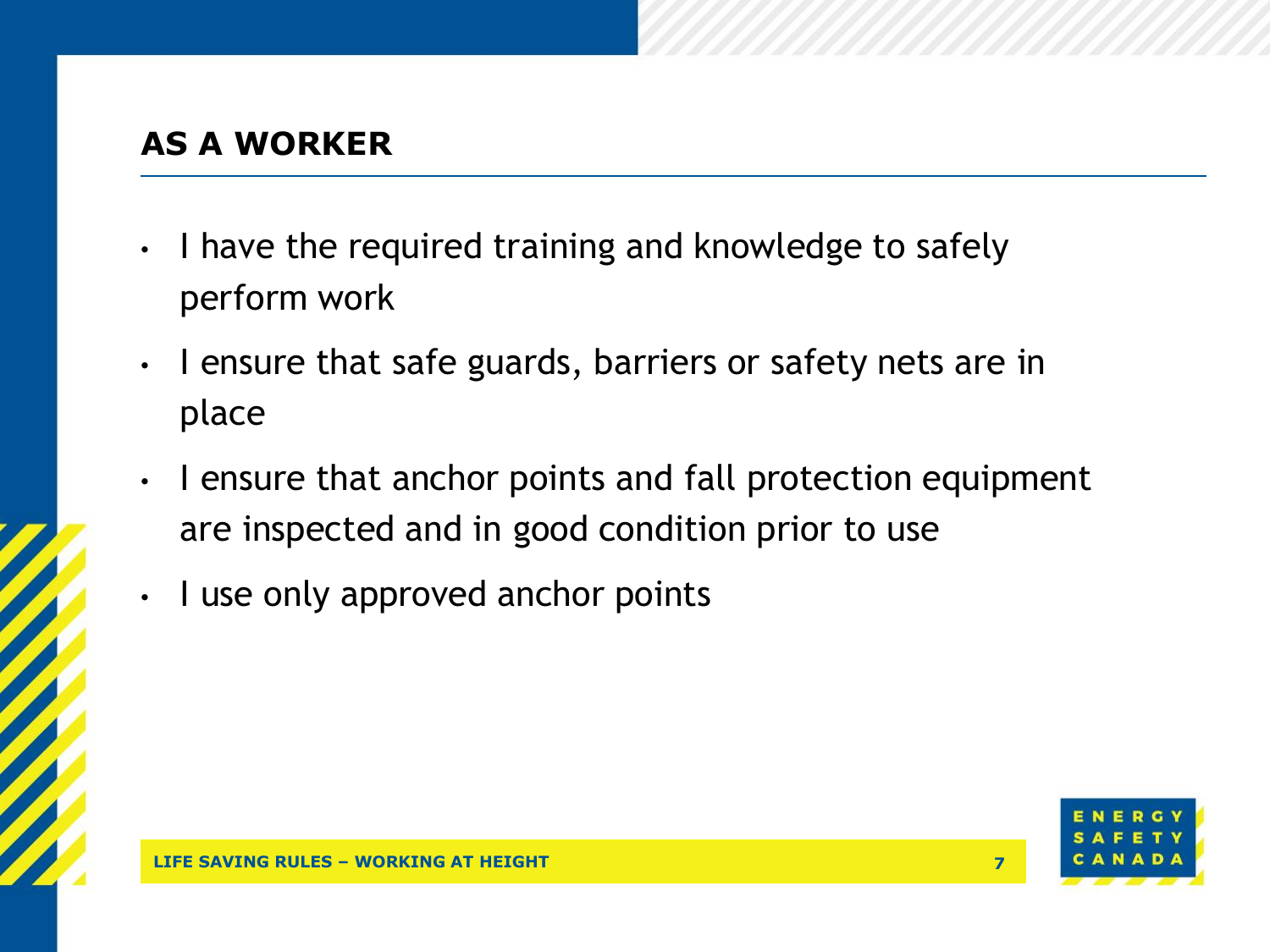### **AS A WORKER**

- I verify that clearances below the work area are sufficient if an arrested fall occurs
- I secure hand tools and work materials to prevent dropped objects
- I am always tied off when at height outside a protected area

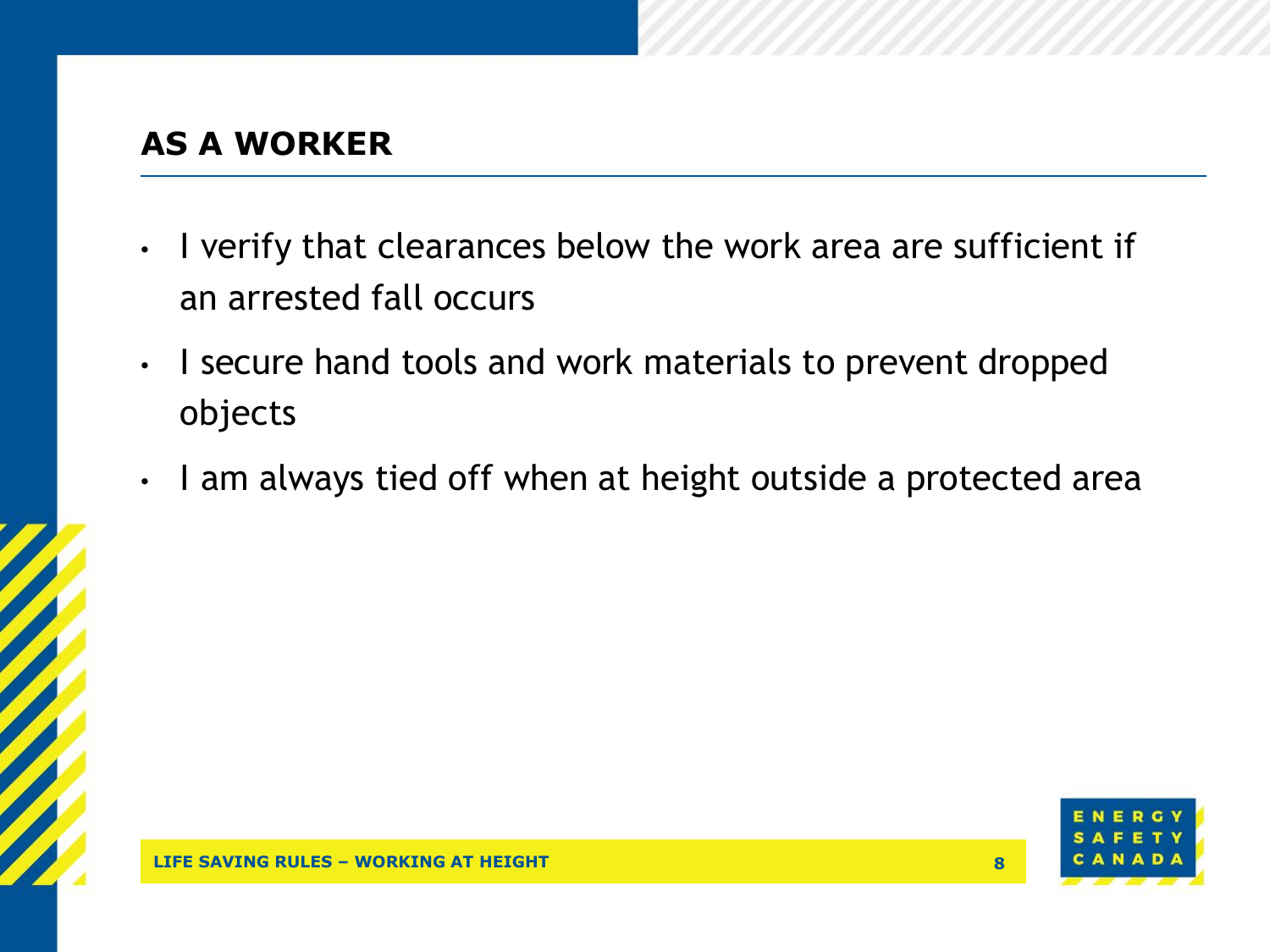#### **EXAMPLE VIOLATIONS**

- A fall protection plan is not present
- Fall protection equipment is used by someone who has not been deemed competent in fall protection
- Fall protection equipment is not inspected prior to use or the equipment is used when deficiencies are identified
- Equipment is used as a tie off that is not an approved anchor point

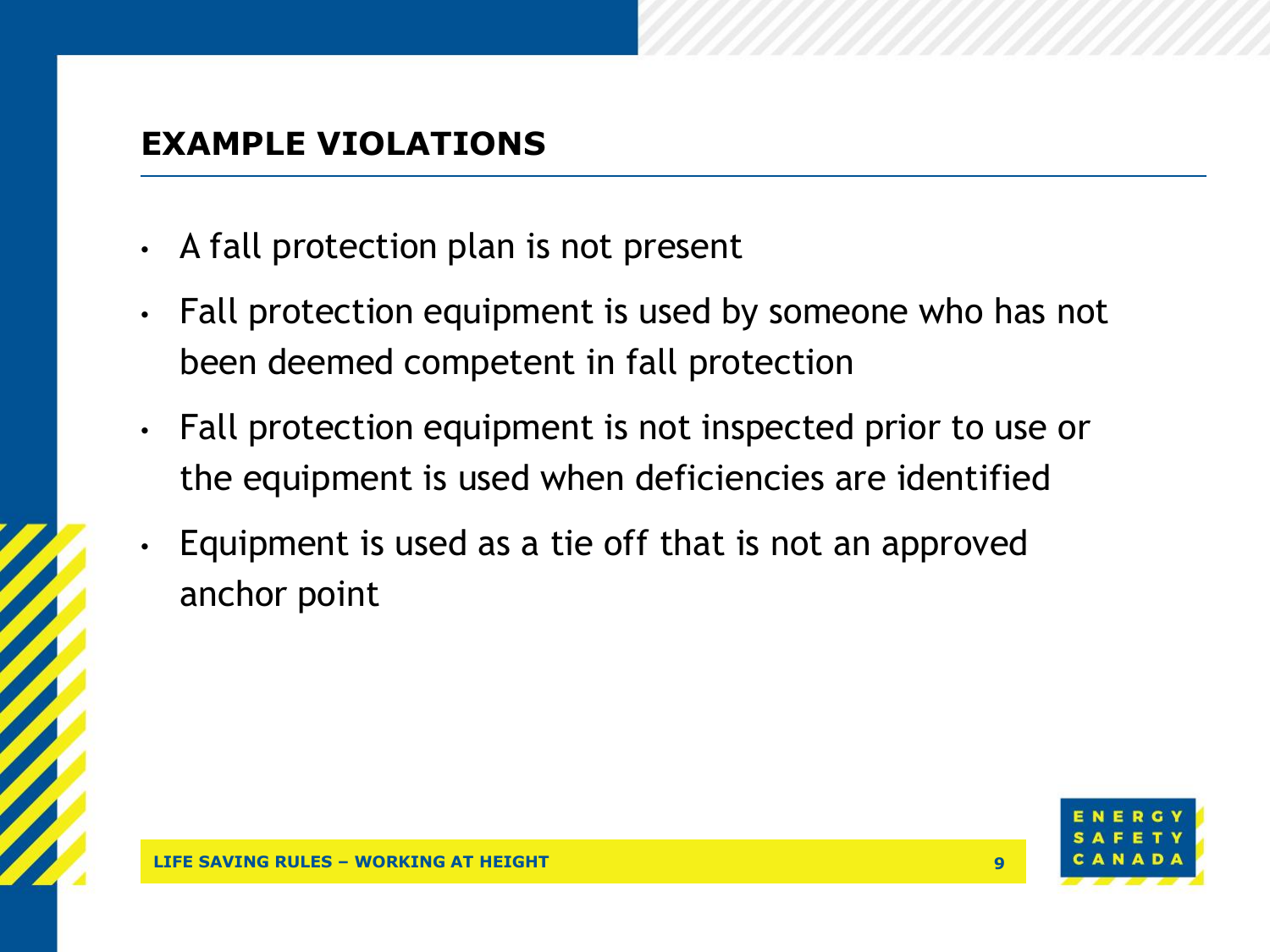#### **EXAMPLE VIOLATIONS**

- Fall protection is not used when working at height outside a protected area
- Fall protection is used that does not offer sufficient clearance if an arrested fall occurs
- Fall protection is used but no rescue plan is in place
- Hand tools and materials are not secured while working above an area where workers may be present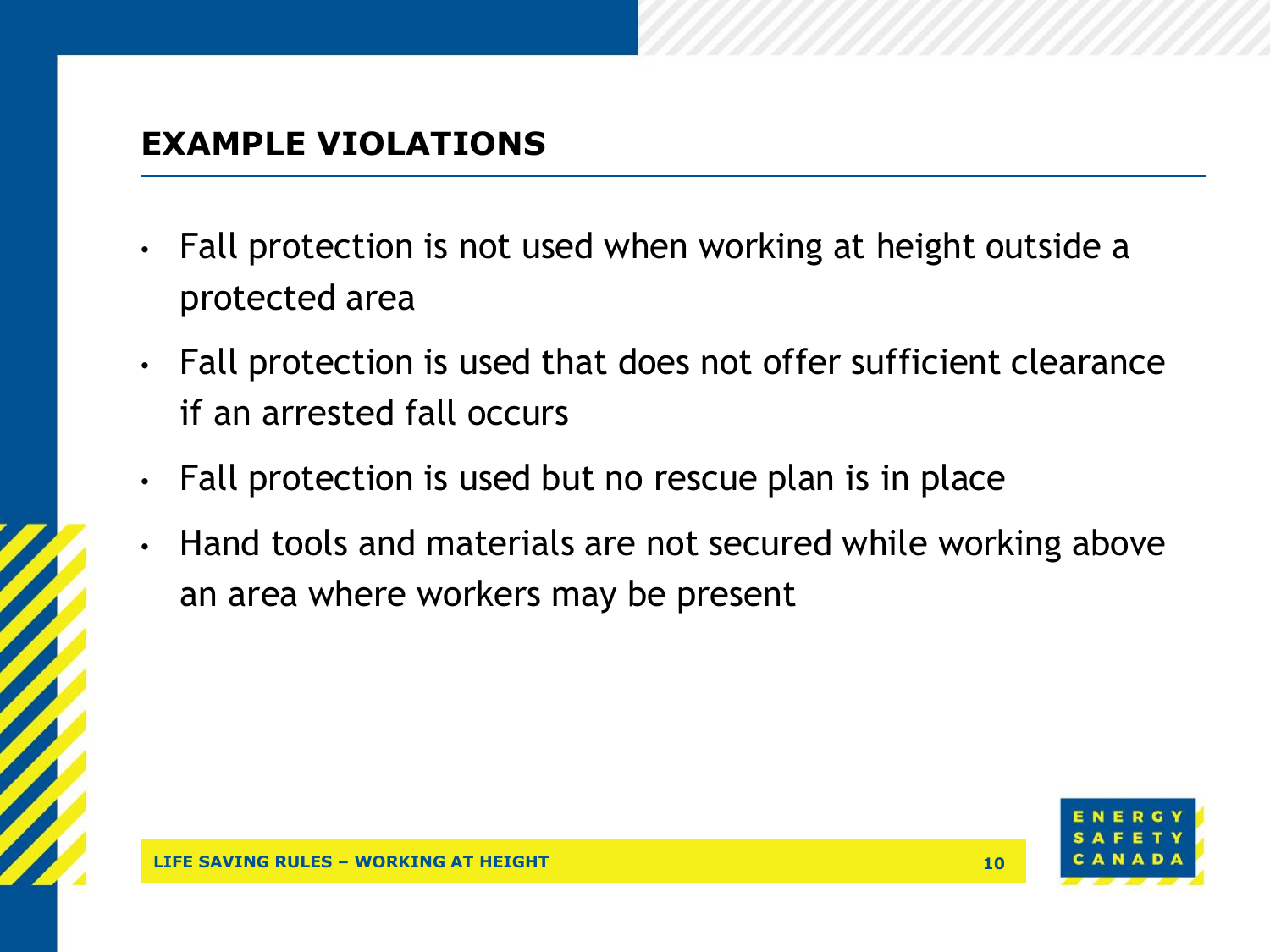#### **RELATED LIFE SAVING RULES**



**WORK AUTHORIZATION**

**LINE OF FIRE**





**LIFE SAVING RULES – WORKING AT HEIGHT**

**11**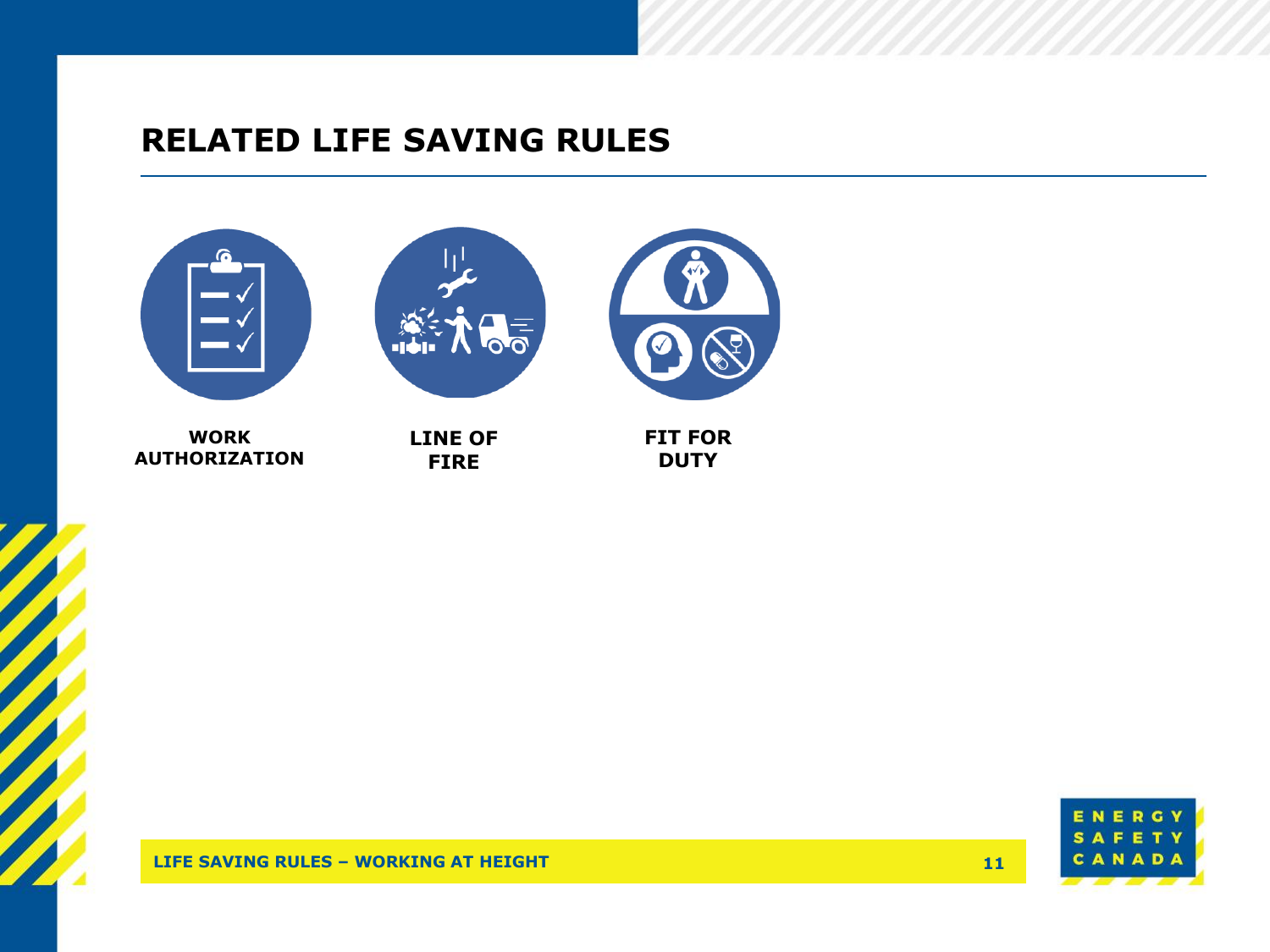#### **SUMMARY**

- Know your role and responsibilities in relation to the Working at Height rule
- Notify your supervisor immediately if you are unsure about how to comply with this rule in your work environment
- If you see a potential violation of the Confined Space rule, intervene  $-$  it could be the last chance to prevent a fatality
- Consistent application of the Life Saving Rules equates to saved lives
- These rules are essential to achieving industry's shared vision: zero injuries, zero incidents